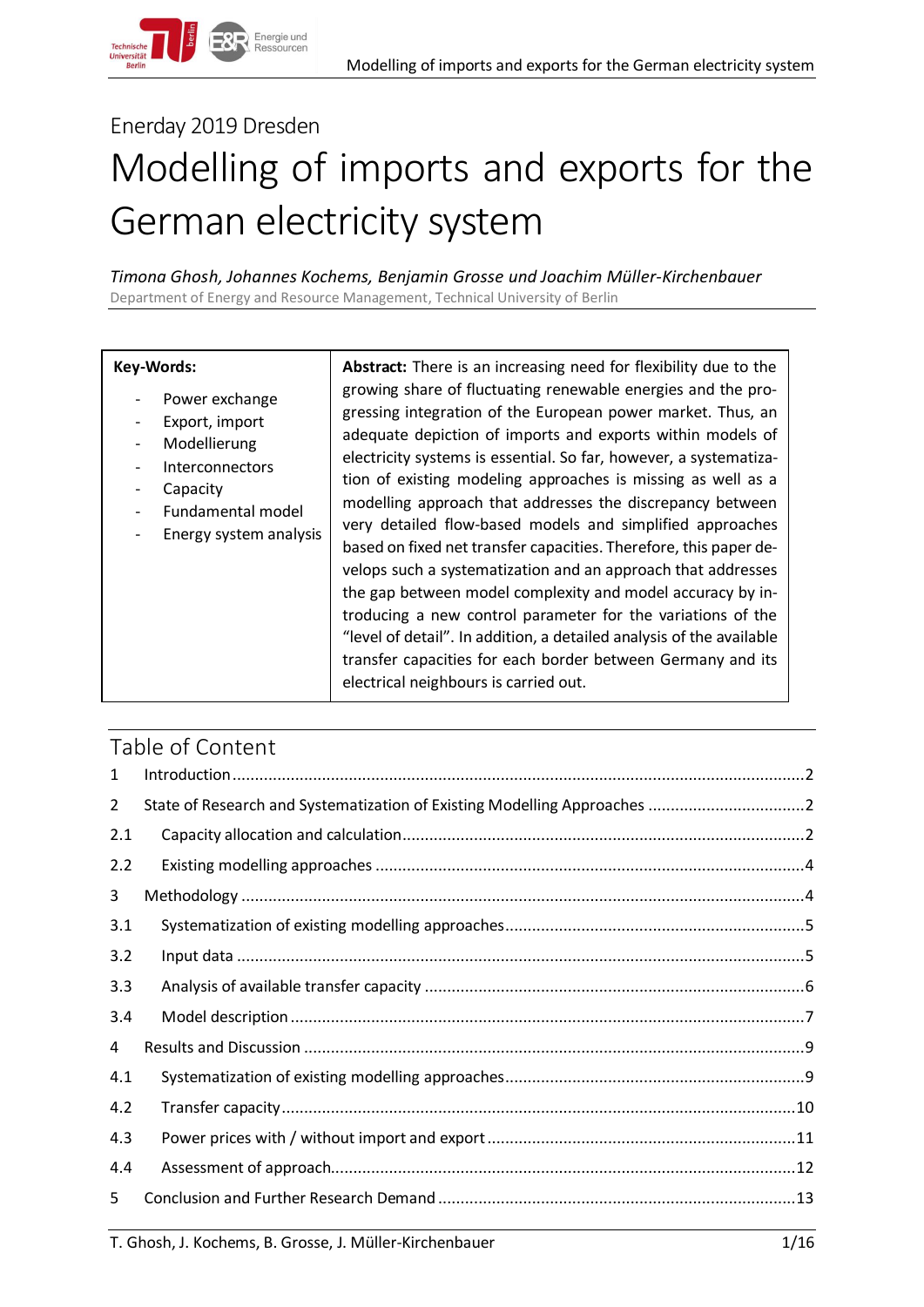

# <span id="page-1-0"></span>1 Introduction

Due to the progressing integration of the European internal electricity market since the liberalization, the representation of imports and exports in models for the electricity system and for submarkets of the electricity sector continues to gain importance. Power market models, which approximate market results of the spot market by mapping fundamental influencing factors, are widespread in the research landscape. Many of these fundamental models use the rationality of the merit order to determine a cost-minimal dispatch of power plant capacities to cover the demand for electricity. Here the electricity exchange with foreign countries can be modelled in different ways. So far, there is no systematization of existing modelling approaches in the research landscape, although many different approaches are applied for modelling imports and exports. In addition, there are few publications that present the approaches used in a transparent manner. From the few publications and the experience of the authors, however, it can be concluded that there is a gap between a very detailed and complex modelling of load flow-based capacity allocation and a simple mapping using rigid NTC approaches.

Therefore, this paper presents a systematization of existing and possible approaches for modelling imports and exports. In addition, a model approach with variable complexity is proposed in order to adequately address the conflict between model complexity and computing time. The focus is on a methodical outline of the approach. First results using an incomplete test data set are also presented.

# <span id="page-1-1"></span>2 State of Research and Systematization of Existing Modelling Approaches

In the following, the fundamentals of allocating and calculating capacity are briefly presented. Furthermore, an overview of modelling approaches for imports and exports in existing German power market models is given.

<span id="page-1-2"></span>2.1 Capacity allocation and calculation The combination of physical transfer capacities and commercial trade across national borders can be carried out through **explicit or implicit capacity auctions**. Implicit auctions combine trading of capacities and energy in a joint auction. The resulting electricity price, therefore, consists of the price for the capacity usage right and the price for electricity [1, p. 239]. In an explicit capacity auction, in addition to the Energy Only Market auction, a separate auction for the transmission capacity is held in which electricity volumes are contracted. [2, p. 11f]

Both explicit and implicit capacity auctions are currently being held at most electrical interconnection points in Europe. There are two types of implicit auctions, both of which are used in Europe. In **market splitting** (also known as **zonal pricing**), an area is initially regarded as a single coherent market. However, the market areas can be temporarily divided into already predefined zones. In **market coupling**, certain administratively defined markets or market areas are handled separately. An implicit auction is conducted between the market areas. If enough transmission capacity is available, the prices align completely, resulting in an identical price  $P_{MC}$ . If this is not the case, prices only converge to the extent that available commercial capacity is exhausted, as illustrated in Fig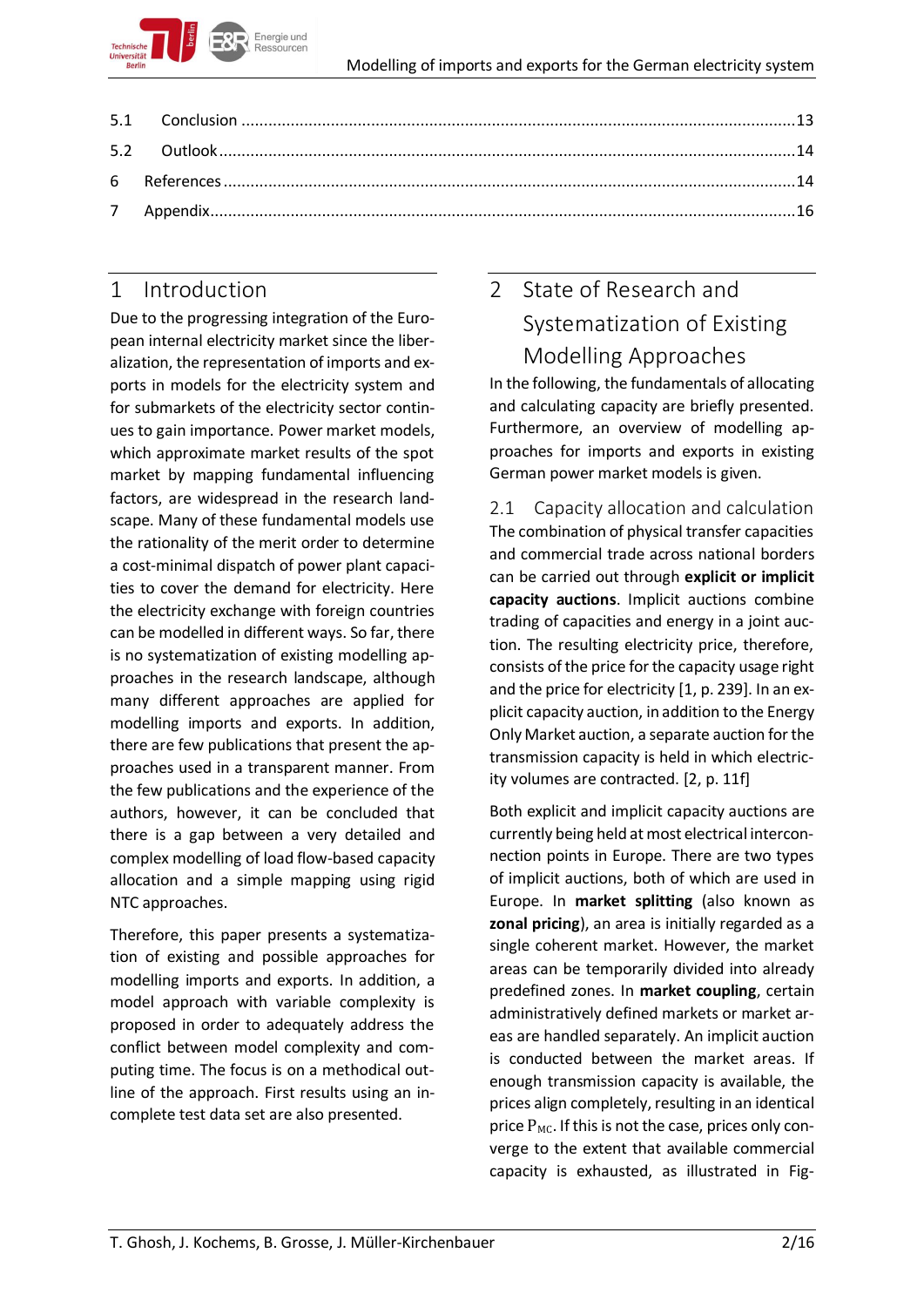ure 2.1 for two market areas A and B. This results in prices  $P'_{A}$  and  $P'_{B}$ . Without an exchange prices  $P_A$  und  $P_B$  would establish [2, p. 12]

Energie und





Depending on the border and the type of market coupling, there are currently two main methods for calculating the available transfer capacity: the model based on Net Transfer Capacities – **NTC model** (also known as Available Transfer Capacities or ATC model) and the flow-based capacity allocation within the flowbased market coupling – **FBMC**. The calculations are based on static and dynamic elements (see [5]–[9]).

**TTC** *(Total Transfer Capacity)* describes the maximum capacity available for the electricity exchange between two network operators without endangering the "(n-1)-security" of the network.

**NTC** *(Net Transfer Capacity)* describes the available capacity for commercial transactions and is calculated as the difference between TTC and **TRM** *(Transmission Reliability Margin).* TRM is the safety margin that network operators always must have available to directly or indirectly support other countries. Two neighbouring network operators calculate their NTC values based on this principle. The minimum of the two values is set as theoretical maximum capacity for the border between the two network operators.

**ATC** *(Available Transfer Capacity)* describes the available capacity for commercial transactions after deduction of energy transactions that have already taken place.

The maximum available capacity is determined before the closure of the market. Since the entire available transmission capacity between two market areas is used in the price formation, the NTC values contribute to the trading price of the respective electricity exchanges [10, p. 28ff].

Key problems of the NTC approach are the inflexible definition of transmission capacity and the lacking consideration of existing bottlenecks within market areas. In order to take this into account, so-called technical profiles were introduced at many borders, which extend the existing NTC calculation methodology. Technical profiles represent the dependency of the transmission capacity on additional factors such as wind forecasts. They are designed to maximize NTC values so that the unplanned deviations are less pronounced [11, p. 5].

As of October 2018, the German market area is connected to most of its neighbours by the European Multi-Regional Coupling based on the NTC methodology. On the day-ahead markets of the Central Western European (CWE) region, i.e. on the borders with France and the Netherlands, FBMC was introduced in 2015. While in the NTC model the relationship between physical and commercial flows is strongly simplified, the flow-based capacity allocation uses a more detailed model where load flows of the entire network are considered [12]. The allocation of the interconnector capacities takes place simultaneously with the market clearance. This means that bottleneck capacities are allocated to transmission lines with the greatest welfare gain. In addition, better forecasting qualities, reduced price differences between market areas and a decrease in the general price level are achieved. [13, p. 22], [14, p. 4ff], [15, p. 26]

Two factors are decisive for FBMC calculations: **Power Transfer Distribution Factors (PTDFs)**, i.e. the distribution of power flows and **Remaining Available Margins (RAM)**. In the CWE region they are implemented as follows (see  $[15] - [17]$ .

The flow-based capacity calculation starts with the creation of the Base Case, which is based on the **Congestion Forecasts** of the transmission system operators (TSOs) for their region **two days before delivery (D2CF)**, representing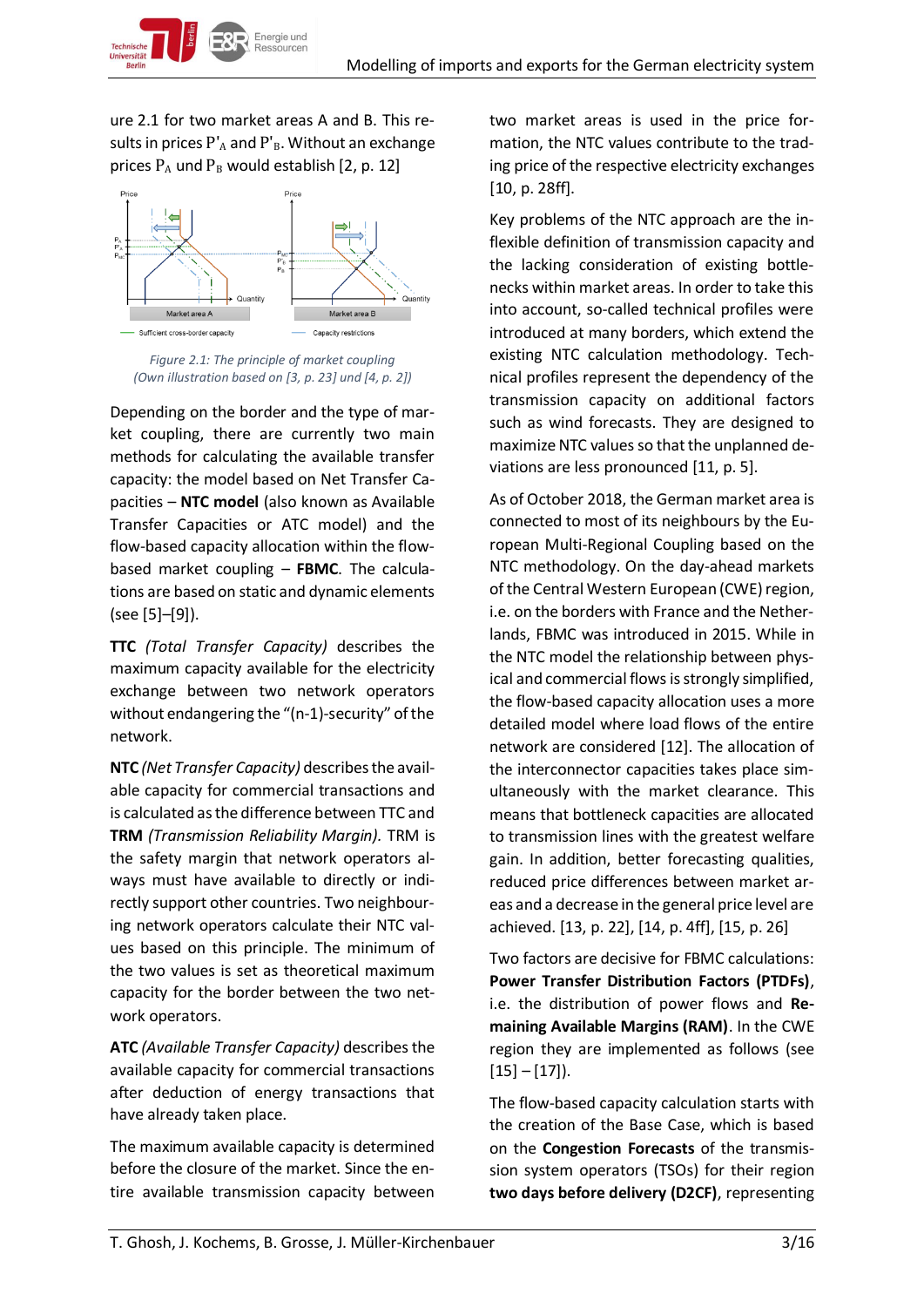every hour of the delivery day. The D2CFs of the TSOs are combined to form a Base Case, where imports and exports add up to zero. In addition, **critical branches** are determined. These are transmission lines or transformers on which cross-border trade has an extraordinary effect. In the next step, the PTDFs related to a zone are calculated. **Generation Shift Keys**  are relevant here. They show how a change within a zone is distributed to the nodes within the zone. Then the PTDFs for the critical branches are calculated, which describe the influence of a changed trade balance on the critical section. For that purpose, it is calculated how the current flow between two nodes would change if the generation in one zone increases either in the normal operating mode or the (n-1) case. This is then analyzed for all other zones and combinations of outages. This way a PTDF matrix is created.

Energie und

Finally, for each critical branch the RAM under critical outages is determined. This sets the maximum commercial flow through a critical transmission line and is calculated as follows:

$$
RAM = F_{max} - F_{ref} - FRM - FAV
$$

The maximum permitted effective power flow of a critical branch is described by  $F_{\text{max}}$ .  $F_{\text{ref}}$  represents all commercial transactions that are traded outside the day-ahead market. The *Flow Reliability Margin* (FRM) is a safety margin. Several simplifications and assumptions are also used in the FBMC for the calculation, which is why it is necessary to be able to take unplanned deviations into account. The *Final Adjustment Value* (FAV) represents such a further adjustment value. It allows network operators to include additional positive or negative transmission capacity for a critical branch that is not included in the previous FBMC calculation.

## <span id="page-3-0"></span>2.2 Existing modelling approaches

Most existing power market models use fundamental models to represent neighbouring countries and an NTC methodology to depict imports and exports. Thereby, power plant fleets of Germany's neighbouring countries or throughout Europe are simplified and the

transmission capacity between countries is represented by fixed NTC values.

The Öko-Institut's Power-Flex-EU model uses a simplified fundamental approach in which each transmission line between Germany and its neighbouring countries is represented by a fixed NTC value. [18]

The NEMO III model of RWTH Aachen uses a detailed network flow model in which the European electricity system is simulated in several stages. In the first stage, the electricity exchange between countries is determined by a network simulation based on a simplified European power plant fleet and maximum NTC values. The maximum NTC values are real historical values, which have been adjusted by planned expansion measures. [19]

DIW Berlin's dynElmod model uses two different methods to represent imports and exports. The first approach depicts the network with fixed NTC values, neglecting loop-flows, with the advantage of lower computational time and less necessary data. In the second approach, a simplified FBMC algorithm is applied. [20]

In model EMMA (European Electricity Market Model) of the Neon Neue Energieökonomik GmbH a linear optimization model is used, which optimizes the dispatch within the calculations of the short-term equilibrium. The interconnector capacity is considered in the calculation using fixed ATC values. [21]

# <span id="page-3-1"></span>3 Methodology

For modelling imports and exports, a multi-level analysis approach was applied, which is based on following elements:

- a systematization of existing approaches for modelling imports and exports (Chapter 3.1),
- an analysis of cross-border capacity and capacity expansion plans (Chapter 3.3), and
- the development of a modular model for modelling imports and exports (Chapter 3.4).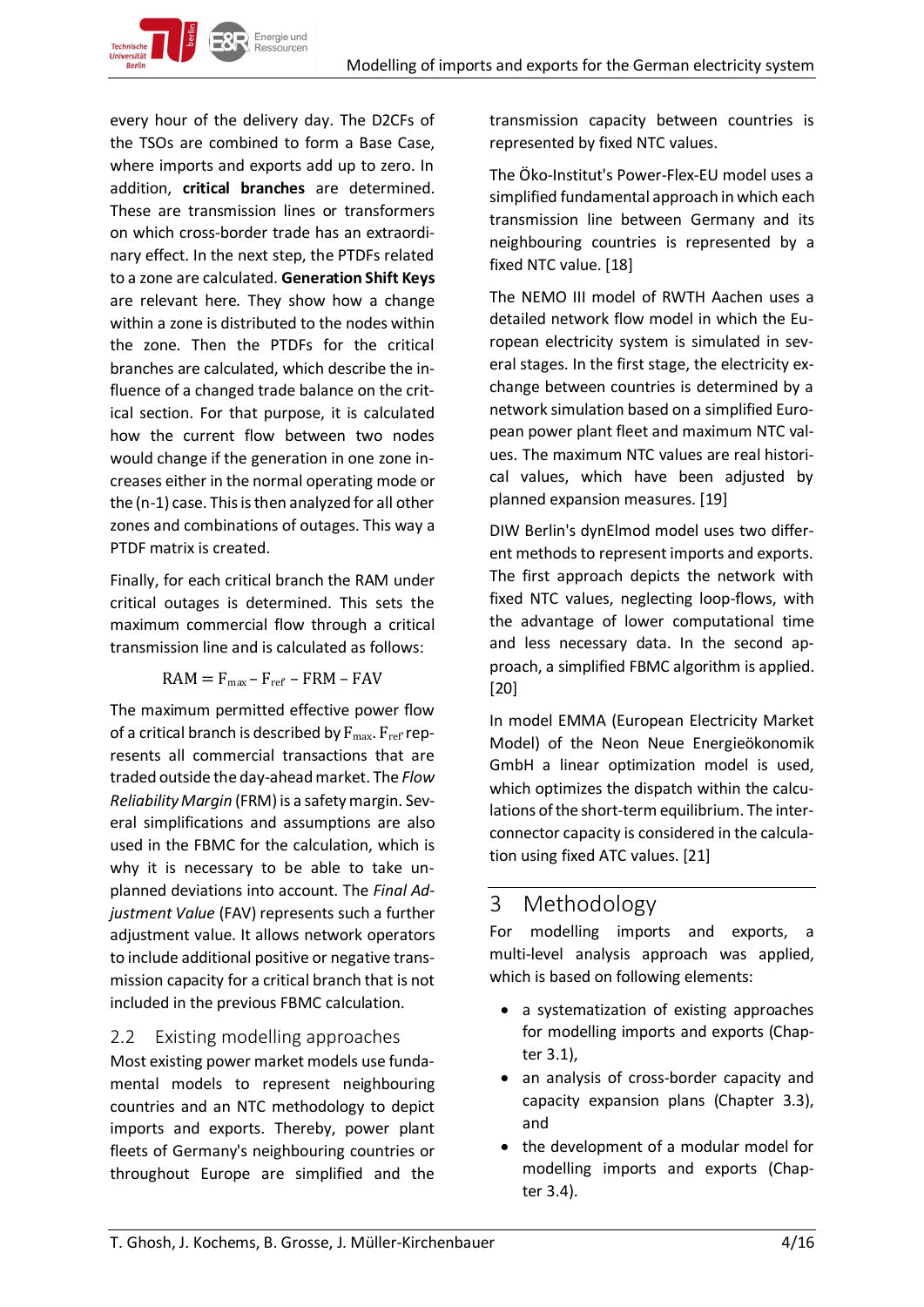

The developed model consists of three sub-modules: the Transfer Capacity Calculation, the Power Price Calculation and the Cross-border Exchange Optimization. The electricity market model referred to in the following as European comprises Germany and its electrical neighbours and thus Norway,

Denmark East and West, Sweden, Poland, the Czech Republic, Austria, Switzerland and the Benelux states. Different data inputs are required for each module, which are described in Chapter 3.2. Figure 3.1 gives an overview of the methodological approach and the path of the analyses.



*Figure 3.1: Overview of the methodology and conducted analyses (Own illustration)*

# <span id="page-4-0"></span>3.1 Systematization of existing modelling approaches

To select a suitable approach for modelling imports and exports, a categorization of possible modelling approaches was developed. For this purpose, twelve interviews were conducted with experts from research institutions, universities and companies that have implemented their own electricity market models. In addition, the available model documentation was considered. Both served as basis for categorizing possible models.

## <span id="page-4-1"></span>3.2 Input data

The calculation of the interconnector's transmission capacity is based on the maximum capacity of a transmission line and (time-variable) NTC values. For this purpose, expert interviews, research on websites of the TSOs and historical NTC values were conducted. The NTC values for the interconnector to Sweden are published as Market Coupling Capacities by Nord Pool. "Forecasted Transfer Capacities - Day Ahead" from the ENTSO-E Transparency Platform were used for borders to Denmark East and West, the Czech Republic and Switzerland. The ENTSO-E Transparency Platform also publishes wind forecasts for Germany and wind and load forecasts for TenneT's control area.

The calculation of electricity prices for 2016 requires publicly available historical data from Germany and its neighbouring countries. Day-ahead load and renewable electricity forecasts are also available on the ENTSO-E Transparency Platform. Information about the German power plant fleet by plant unit are based on data from the Power Plant List and the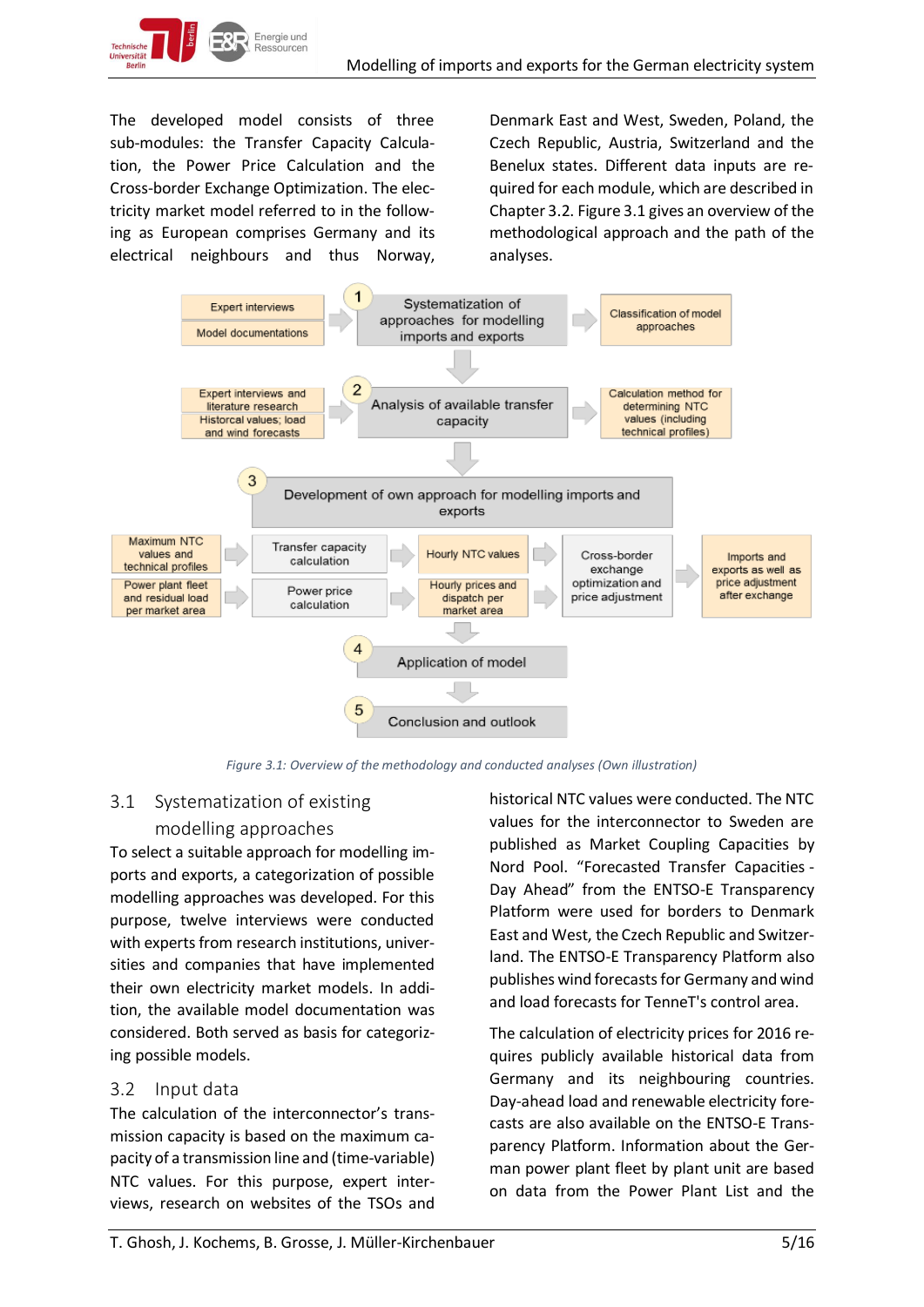Power Plant Closure Notifications from the German Federal Network Agency (BNetzA), the Open Power System Data Platform, the Power Plant List of the World Resources Institute, the Electricity Network Development Plan 2030 as well as studies conducted at the Department of Energy and Resource Management, the Technical University of Berlin and the Department of Petroleum and Natural Gas Engineering at the Technical University of Clausthal. The data for the foreign power plant fleet originate from a set compiled by Hofmann et al. [22]. The available data were extended by the efficiencies using a methodology developed at our Department that is based on [23] and [24]. The marginal costs per fuel were calculated using variable costs and fuel prices presented in Table 7.1 in the appendix. They represent our own compilation of publicly available data and the average  $CO<sub>2</sub>$  certificate price for 2016.

Energie und

Data quality and availability is essential for determining the transmission capacity and validating the model with the help of a test data set. It has a strong impact on the quality of the results. Information to determine hourly NTC values and reasons for their reduction are only available to a limited extent.

# <span id="page-5-0"></span>3.3 Analysis of available transfer capacity

The aim of the conducted analysis is to find a suitable way to calculate the NTC values in the model for each individual border to an electrical neighbour (see Figure 3.2). Thereby, the maximum annual capacity between 2015 and 2030 for Germany's neighbouring countries is determined and a methodology for calculating time-variable NTC values is developed.



*Figure 3.2: Germany and its electrical neighbours (Own illustration)*

To describe the maximum transfer volume that can be made available to the market, the maximum annual NTC value of a border is chosen as starting point. In the next step, reasons for a reduction of NTC values by the TSOs are examined. For some borders, TSOs publish information so that either through a general description or a published technical profile a traceability of the calculations is ensured. Usually, however, the TSOs' publications are not extensive enough to determine one's own calculation method. In this case, publicly available approximations are used, in particular the System Analyses of the TSOs for 2017 and 2018 published by the BnetzA [25, 26]. In addition, further information on adjustments of the NTCs were collected through interviews with experts at the TSOs.

To forecast the development of NTC values until 2030, grid expansions and additions must be considered. This is done in the next step based on the ENTSO-E's 10-Year Network Development Plan 2014 [27], BNetzA's Establishing Requirements 2017-2030 [28] and information published by the TSOs. Usually, the increase in transmission capacity is indicated as *Grid Transfer Capability* (GTC) in MW and increments take place at the same time for import and export. The GTC value describes the expected performance of a power line for cross-border electricity transmission [27, p. 438]. Regardless of the type of transmission, it can be assumed that the maximum NTC value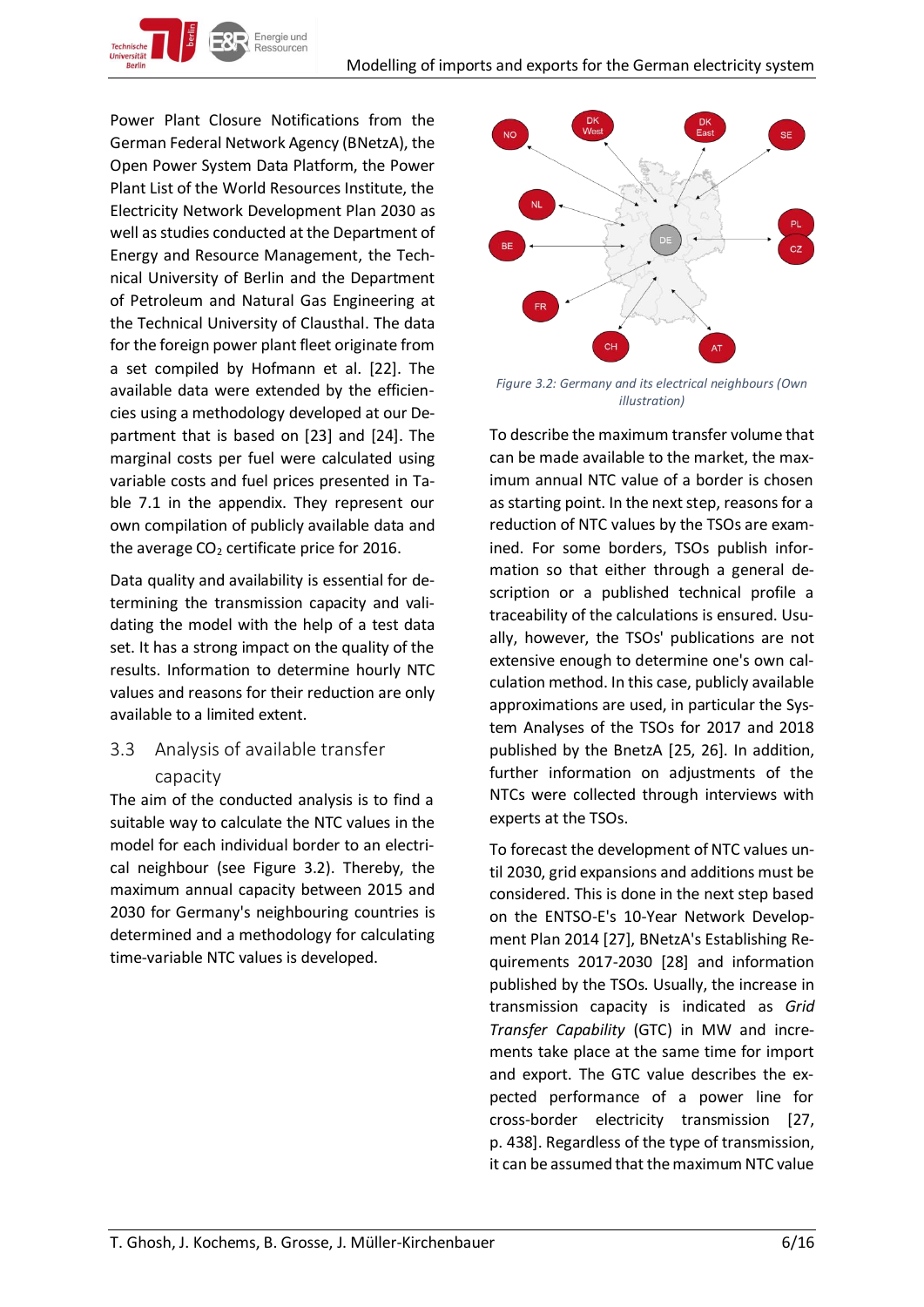increases by the GTC value through the extension of transmission capacity. In addition to the grid extension, further agreements between German and foreign TSOs or governments with an influence on future commercial transmission capacities are considered. Finally, the annual maximum NTCs for each electrical neighbour are presented. Increases become effective in the year in which the transmission line becomes available for the first time for the entire year.

The results of the previous steps are crucial for the last part of the analyses. At this point, the maximum NTCs for import and export between 2015 and 2030 are summarized for each neighbouring country and a calculation method for the time-variable NTC values is determined.

#### <span id="page-6-0"></span>3.4 Model description

The model consists of three separate modules. The first module (Transfer Capacity Calculation) determines the capacity of the interconnectors for a given year. The next module (Power Price Calculation) calculates isolated power prices of a country. The last module (Cross-border Exchange Optimization) optimizes the exchange between national electricity systems based on the results of the first and second module. It returns the German power price, considering the calculated import and export flows. For this purpose, the control parameter d ("level of detail") is introduced, which considerably reduces the computing time and allows to run the model with variable precision regarding the resolution of the merit order in the neighbouring country. Figure 3.3 summarizes the modules and their relationship to each other.



*Figure 3.3: Structure of implemented model (Own illustration)*

The model itself is implemented in Python. For the Cross-border Exchange Optimization module the framework oemof (open energy modelling framework) was used, which allows a representation of a complex energy system as a directed (bipartite) graph with nodes (vertices) and weighted edges, for which a system cost minimization is carried out. For the analytical solution, this framework relies on the Python package Pyomo. [29, p. 18–22].

The principle of determining the time-variable NTC values within the Transmission Capacity Calculation module was described in Chapter 3.3. Country-specific power prices are calculated using a fundamental model for the electricity market, which optimizes the use of power plants according to the merit order principle. A simplified linear approach was used for testing purposes.

The Cross-border Exchange Optimization module is the central part of the model. It combines the functions of the other two modules and in doing so calculates German import and export flows. First of all, the year to be considered is defined as well as the desired level of the control parameter d, which determines the number of desired supply nodes. This is explained in detail hereafter. The next step is the optimization of the power system, whereby hourly electricity prices are calculated after cross-border exchanges.



*Figure 3.4: Exemplary structure of the Cross-border Exchange Optimization module for Germany and a country A with a "level of detail" of three (Own illustration)*

In the Cross-border Exchange Optimization module (see Figure 3.4), the demand of each neighbouring country A is represented by a demand node. A time series of the forecasted total demand of the corresponding year is passed to the node. It is defined that the demand always must be completely supplied. Each neighbouring country has its own country node to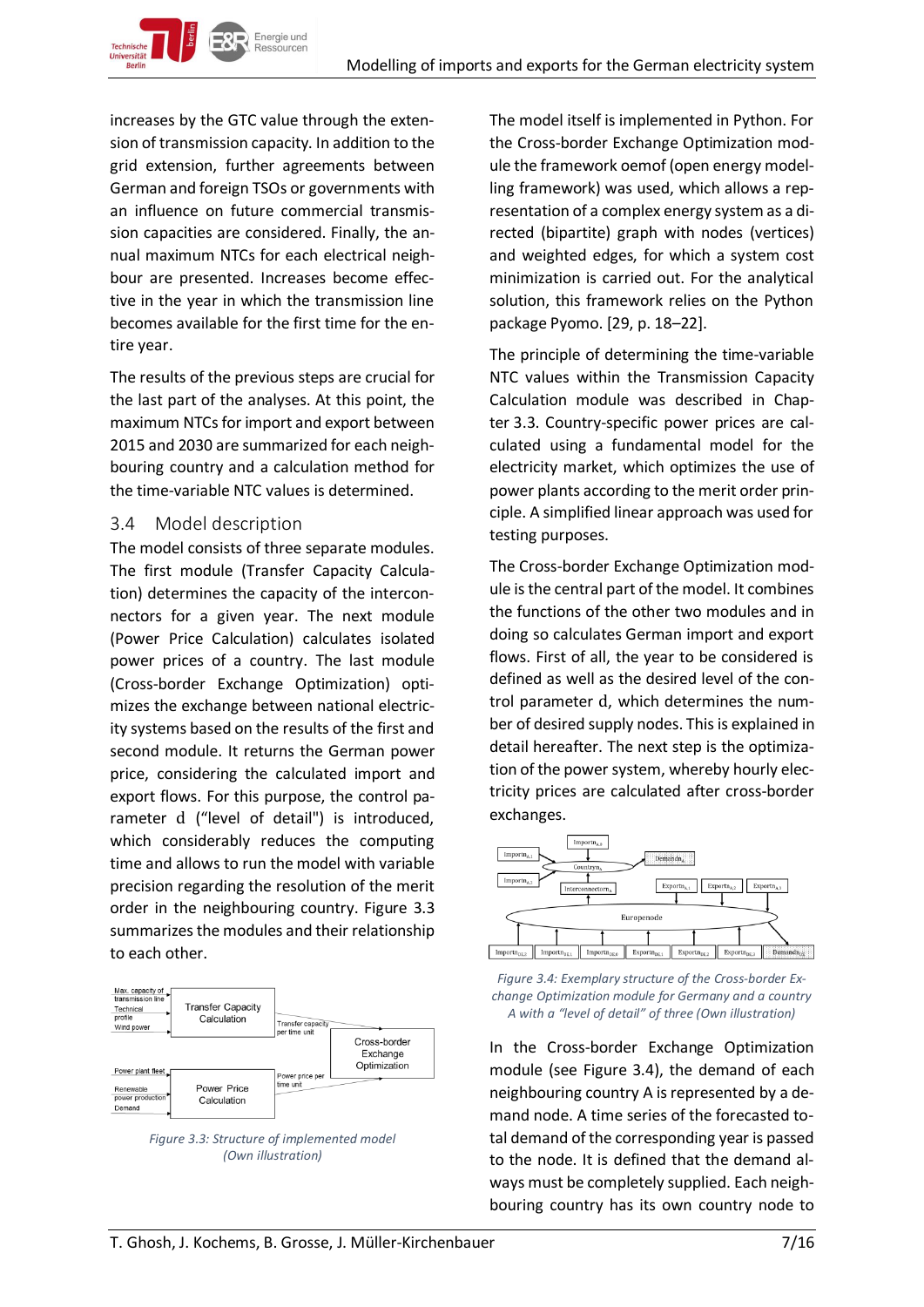which the demand node and part of the supply nodes – the import nodes – of that country are connected. A country node is basically a busbar collecting inputs and outputs for a country A.  $Importn<sub>A,0</sub>$  generates electricity at the equilibrium price prior to exchange  $p_{GG}$  and thus represents the price in country A without considering imports or exports. In addition, on the supply side, a lower or increased demand in country A due to imports or exports from a neighbouring country must be taken into account. If the electricity price in another European country is currently lower than in country A, country A will import electricity, which will reduce the electricity price in A. This case is approximated in the model by (d-1) additional supply nodes, of which each offers a certain amount of electricity at a lower price than  $p_{GG}$ . They are referred to in the following as Importn<sub>A,i</sub>. The maximum supply of the import node with the lowest price is:

Energie und

# $Supply(Important_{A,(d-1)}) =$  $Demand_A - (d-1) * Capacity_{A,Import}/d$

An even lower supply must not be considered, since the maximum export capacity determines the maximum share of power generation that can be covered by foreign countries. Thus, the demand of country A exceeding the capacity of the interconnector always has to be met by a production in country A and hence by the import node with the lowest price. Additional Importn<sub>A,i</sub> equally to Importn<sub>A,0</sub> have a maximum supply of Capacity  $A, E$ <sub>xport</sub> / d. As a result, all import nodes of a country add up to the demand of country A. This makes sure that within A congestions are not possible at any time.

If the power price in a European country is higher in the considered time step compared to country A, country A will export electricity to that country. It is accompanied by an increased demand and a higher electricity price in A. This is considered by d further supply nodes, which are referred to as  $Exporth_{A,i}$ . Their overall sum corresponds to the total transfer capacity for imports from a German point of view. The maximum supply offered by a node determines its

price and does not necessarily have to be retrieved in the model. This means that a supply node can supply at its maximal capacity or less. Its price, however, remains unchanged.

The maximum export from the European countries to country A results from the restriction of the interconnectors and is described by the node Interconnectorn $A$ . It is linked to the Countryn $_A$  on one side. On the other side, there is a connection to the so called Europenode which equals the German country node. The maximum flow via Interconnectorn<sub>A</sub> is defined as the maximum NTC value of the respective time period and does not have to be retrieved completely. The export nodes of country A are directly connected to the Europenode, as they cover an additional demand from abroad.

Germany's import and export nodes are generated analogously to the methodology described for country A. However, as there are no restrictions to transmit electricity within Germany and the capacity restrictions to foreign countries are already represented by the nodes of the neighbouring countries, the German supply nodes are directly connected to the Europenode. In addition, a supply by Germany exceeding the total capacity of all supply nodes must be considered. Therefore, Germany's export node with the maximum price has an unlimited capacity.

Capacity $_{A,Import}$  and Capacity $_{A,Event}$  are determined for each time step by the Transfer Capacity Calculation module. The price of the supply nodes is determined by the Power Price Calculation module. Importn $A_{0}$  has the equilibrium price  $p_{GG}$  and is determined by the residual load of a period and the merit order. For the power prices of the other supply nodes, the residual load is shifted by the cumulative supply of the respective supply nodes.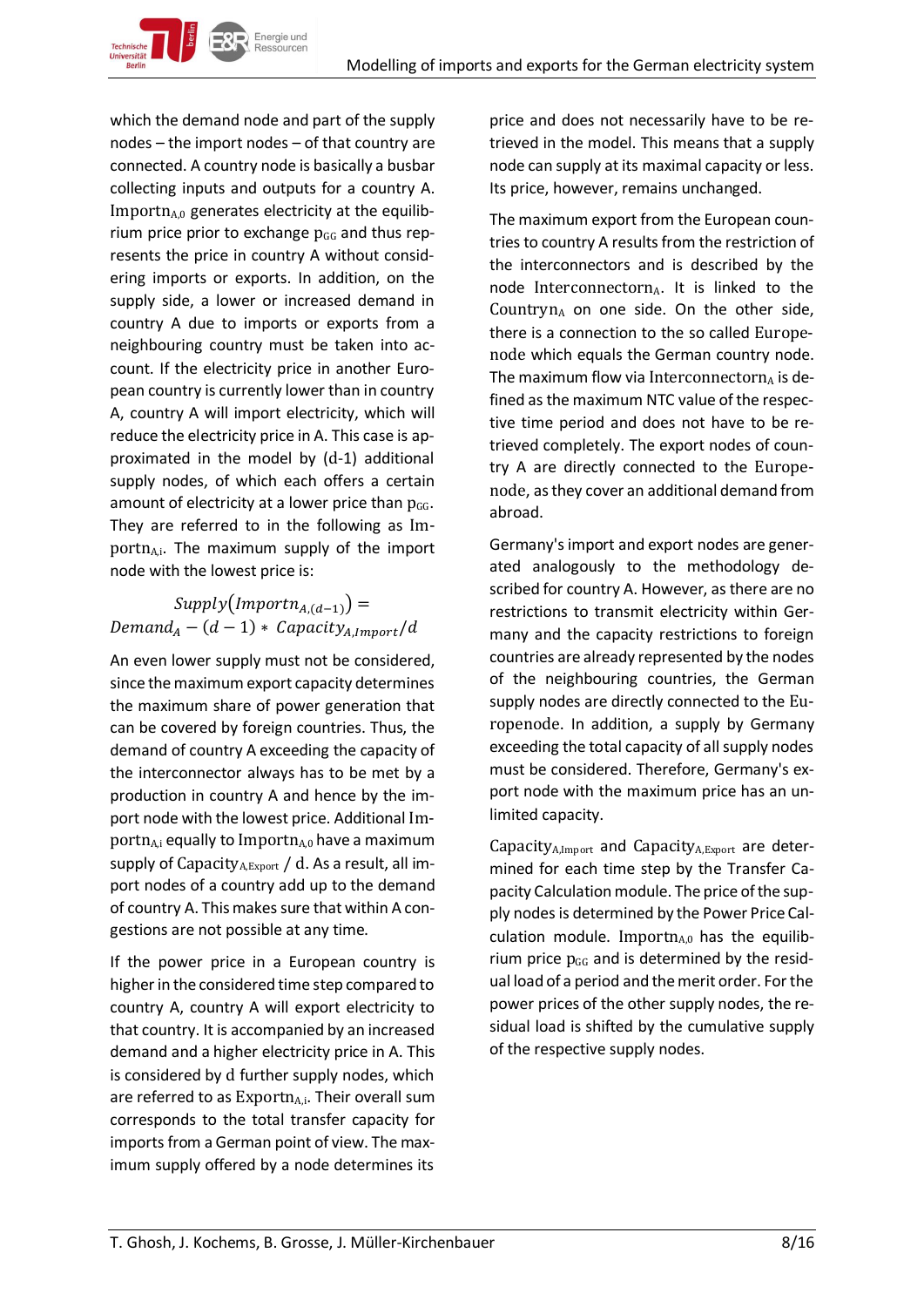

Energie und Ressourcen

*Figure 3.5: Exemplary illustration of the Power Price Calculation module for a time period t with a "level of detail" of two (Own illustration)*

Figure 3.5 illustrates the power price calculations for country A with a "level of detail" d=2. It demonstrates how the use of import and export nodes takes into account a lower demand with a lower price or an increased demand with a higher price. The graph also shows that between  $Experiment_{A,1}$  and  $Experiment_{A,2}$  a part of the merit order or one or more power plants with the same marginal costs are skipped and thus their price is not considered in the overall model. This makes clear that at a higher "level of detail" d, more stages of the power prices are considered, which increases the accuracy of the overall calculations of the Cross-border Exchange Optimization module. Thus, the control parameter d controls the accuracy of the considered merit order around the country-specific equilibrium price (before imports and exports).

Once the calculations have been completed and the components of the power market model have been generated, the solution to the optimization model is determined with the aim of minimizing overall costs. All demands are covered by the cheapest supply nodes that are restricted by their maximum supply. As a result, cost-optimal flows are calculated for all time steps of the corresponding year.

In the final step, the German power prices are recalculated, adjusted by import and export flows. The decisive factor for the price calculation is the modified demand in Germany. For each time unit, the following total is calculated:  $\sum_{i=(d-1)}^{i=d} \mathit{Supplyn}_{\text{DE},i}.$  With this new demand time series the Power Price Calculation module is executed again. This finally determines the resulting German power prices.

# <span id="page-8-0"></span>4 Results and Discussion

In the following, the systematization of possible approaches for modelling imports and exports are presented. Subsequently, an overview of the transmission capacities is given, and first results of our own calculations are presented. Finally, a critical assessment of the model is carried out.

# <span id="page-8-1"></span>4.1 Systematization of existing modelling approaches

In general, price forecasting models for power markets can be divided into fundamental, statistical and hybrid approaches [30, p. 80]. An additional option is to use historical real values. Based on this, the following categorization for modelling imports and exports of an electricity system is proposed (see Figure 4.1).



*Figure 4.1:* Overview of possible approaches for modelling imports and exports (Own illustration)

## **Fundamental models**

Fundamental models (see Figure 4.1) generally provide a comprehensive picture of the market structure, while using physical-technical and economic relationships between power supply and demand within a country [31, p. 1042]. They are based on a detailed data framework of (fundamental) input data. Most of the considered research institutions and companies in Germany use this model type. The main reason is that it also describes the relationship between and the situation in the neighbouring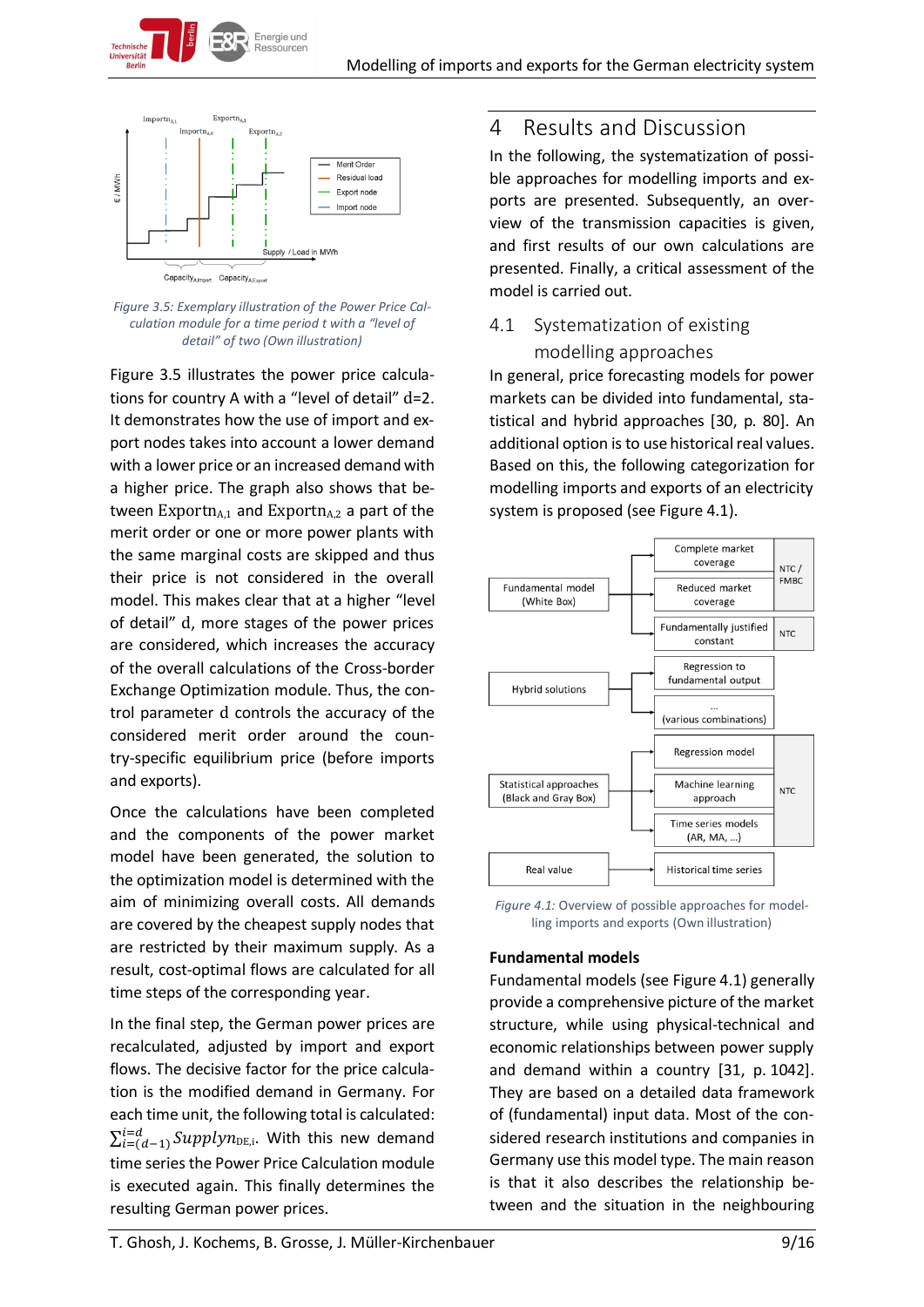

countries. Existing models differ regarding their degree of detail in country coverage, their modelling of transfer capacities between two countries or regions and their time horizon. Neighbouring regions can either be depicted modelling every single power plant unit, every power plant or power plant fleets in technological terms, and the regions can include either only Germany's direct electrical neighbours or entire Europe. As general subcategories for modelling the exchange between two market areas with a fundamental approach **a complete market coverage**, a **reduced** or simplified (geographical) **market coverage** and a **constant justified by fundamental input factors** can be identified.

#### **Statistical Models**

Statistical models(see Figure 4.1) use historical prices or other exogenous factors to forecast future developments [31, p. 1049]. For this purpose, many different approaches can be used. Our research has shown that statistical models are rarely used in Germany. Most models try to depict Europe or an entire region. Therefore, they do not analyze historical individual cross-border electricity flows in detail. For modelling imports and exports within a statistical model, three possible implementations were identified. In a **regression model based on historical data**, correlations between past commercial import or export flows and other parameters are used to forecast future trade flows. A possible extension of this approach and improvement regarding structure preservation can be offered by **machine learning approaches**, which however require extensive data inputs. Furthermore, other methods based on **time series analyses** can be considered to represent stochastic influences. Nevertheless, such approaches were not identified in our research.

#### **Hybrid models**

Hybrid models (see Figure 4.1) combine fundamental and statistical approaches. Therefore, they can not be clearly assigned to one of the two categories. That is why, it is difficult to provide a further subdivision and a general description of the advantages and disadvantages [31, p. 1040]. One option is to combine a fundamental and a regression approach. Thereby, the regression is used to define an upper and lower limit for import and export flows and a simplified fundamental model improves the results. In addition, various other characteristics are conceivable.

#### **Real values**

It is also possible to completely outsource the exchanges between market areas and to approximate them based on historical time series. This approach shows similarities with a fundamentally justified constant.

#### **Classification of the developed approach**

The model described in this paper can be assigned to the group of fundamental models with a reduced market coverage for modelling foreign power plants.

#### <span id="page-9-0"></span>4.2 Transfer capacity

The analyses of available transfer capacities between Germany and its electrical neighbours show that only few publications describe the hourly calculations or reductions of NTC values in detail. Nevertheless, the broad evaluated range of sources made it possible to determine an approximate solution to calculate the NTC values to all electrical neighbours.

The calculations for the countries of the CWE region - Switzerland, the Netherlands and France - are based on a (previously) used technical profile, the so-called "C-Function". According to experts it still represents a good approximation despite the introduction of FBMC [32, p. 37]. Similarly, for Denmark West, the technical profile is approximated by using the methodology of the TSOs' System Analyses[25, p. 61], [26, p. 41]. However, estimating the hourly transmission capacity for Poland, the Czech Republic and Sweden is challenging due to the lack of available information. Therefore, fixed NTC values had to be used. Austria, Norway and Belgium are also modelled using fixed NTC values as the criteria for reducing the available transfer capacity will become clear only after the separation of the electricity price zones and the completion of the planned power lines. Denmark East, however, can be approximated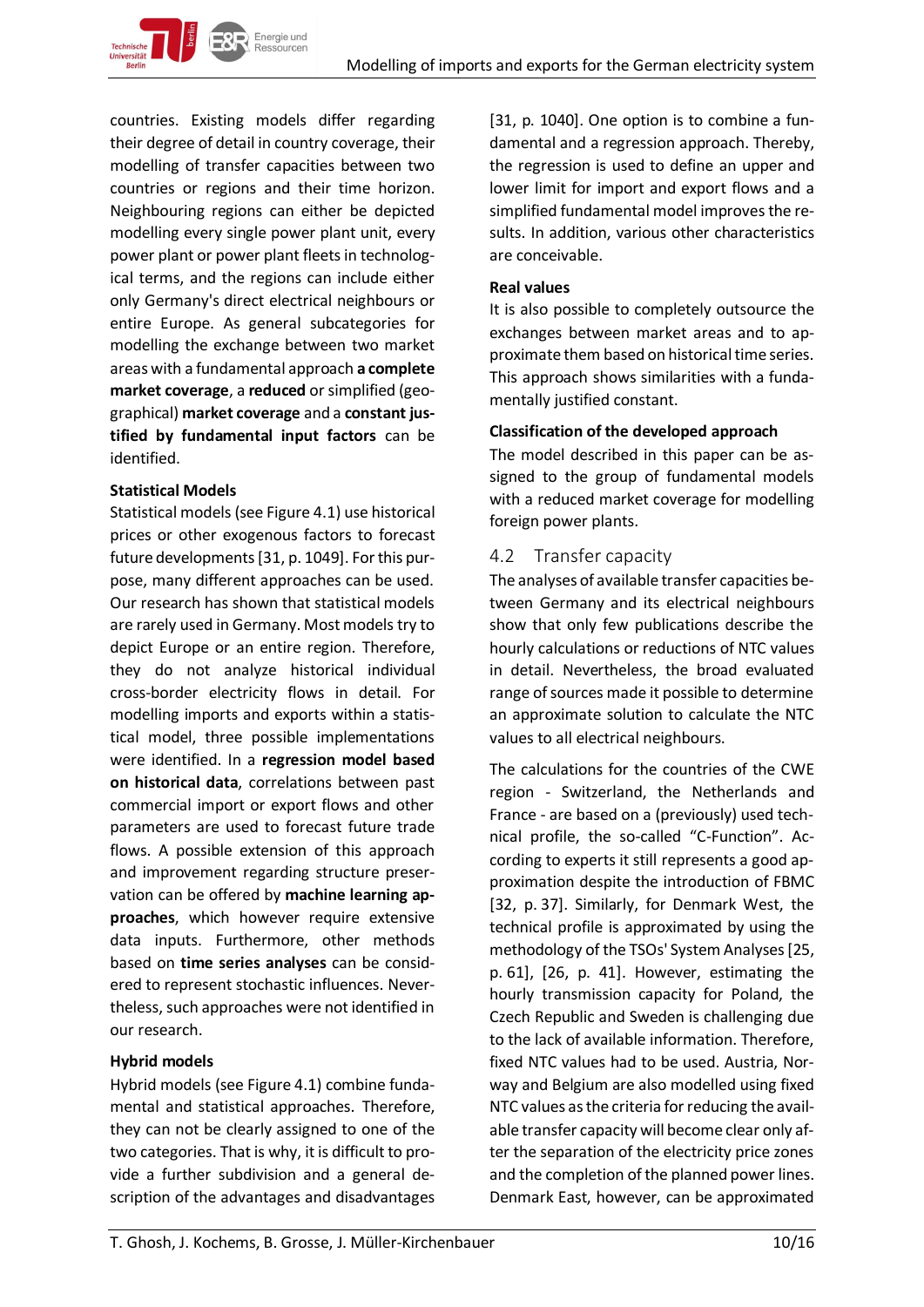Energie und

with the help of fixed NTC values, as most of the time the whole capacity is offered. The following graph summarizes the NTC calculation methods.



*Figure 4.2: Methods for calculating cross-border transfer capacity and maximum NTC value per electrical neighbour (Own analysis)*

During the analyses, several additional aspects were examined, such as planned extensions of power lines, constructions of phase-shifting transformers or the introduction of FBMC planned in some market areas. In most cases, specific information from public sources was available, which made it possible to estimate future maximum NTC values until 2030. The maximum NTC values assumed for the model that resulted from the analyses, are summarized in the appendix for all electrical neighbours (see Table 7.2).

The following table assesses the results for four neighbouring regions of Germany for 2016 based on the Mean Absolute Error (MAE) and the percentage of calculated NTCs with a certain maximum deviation. The number of hours in 2016 in which the calculated value matches the actual NTC value is determined, considering a possible deviation of ±5 % or ±10 %. Results show major differences in quality with MAEs between 0 and 383 MW depending on the market area. Reasons for this can be found in a detailed analysis of the respective market areas. HVDC lines, for instance, are generally easy to control and usually the entire transfer capacity can be offered. Nevertheless, due to frequent grid congestion at Sweden's west coast, the offered capacity of the HVDC line at this border has to be reduced frequently [33, p. 5f]. Physical flows in HVAC lines are generally less controllable, which is why not all thermal capacity is available on the market [33, p. 933ff]. However, large differences can be identified in this regard, in particular due to grid congestion between northern and southern Germany.

Due to the particularly good availability of data, NTC values for the market areas DK East, DK West, Sweden and Switzerland are shown below as examples. Where data availability allowed, a comparison was carried out in a similar way for the other market areas.

|             | Market Area | Mean Absolute<br>Error [MW] | of cal-<br>tion of ±10% from<br>devia-<br>culated values with<br>Percentage<br>actual value<br>maximum | Percentage of cal-<br>tion of ±5 % from<br>devia-<br>culated values with<br>actual value<br>maximum |
|-------------|-------------|-----------------------------|--------------------------------------------------------------------------------------------------------|-----------------------------------------------------------------------------------------------------|
|             | DK East     | 63                          | 88,8%                                                                                                  | 88,8%                                                                                               |
| Import from | DK<br>West  | 383                         | 6,3%                                                                                                   | 2,9%                                                                                                |
|             | <b>SE</b>   | 202                         | 50,5%                                                                                                  | 47,4 %                                                                                              |
|             | <b>CH</b>   | 0                           | 100 %                                                                                                  | 100 %                                                                                               |
|             | DK East     | 63                          | 89,3%                                                                                                  | 89,3%                                                                                               |
| Export to   | DK<br>West  | 208                         | 52,1%                                                                                                  | 41,4%                                                                                               |
|             | <b>SE</b>   | 264                         | 25,8%                                                                                                  | 22,4 %                                                                                              |
|             | <b>CH</b>   | 300                         | 35,7%                                                                                                  | 29,0%                                                                                               |

| Table 4.1: Assessment of determined NTC values |  |  |
|------------------------------------------------|--|--|
|------------------------------------------------|--|--|

*Source: Own calculations based on [35]*

# <span id="page-10-0"></span>4.3 Power prices with / without

## import and export

The Cross-border Exchange Optimization module is the core of the implemented model. Its results are presented in the following based on a preliminary test data set. A comparison of historical prices of the German-Austrian market area with the calculated power prices shows for 2016 with the control parameter set at a "level of detail" of two a MAE of 6.93  $€/MWh$ . In addition, Figure 4.3 illustrates that the model frequently tends to underestimate electricity prices, as calculated results are below actual prices in almost 64% of the time periods. The average forecasted electricity price for the entire year is with 25.97 €/MWh as well below the average actual day-ahead prices of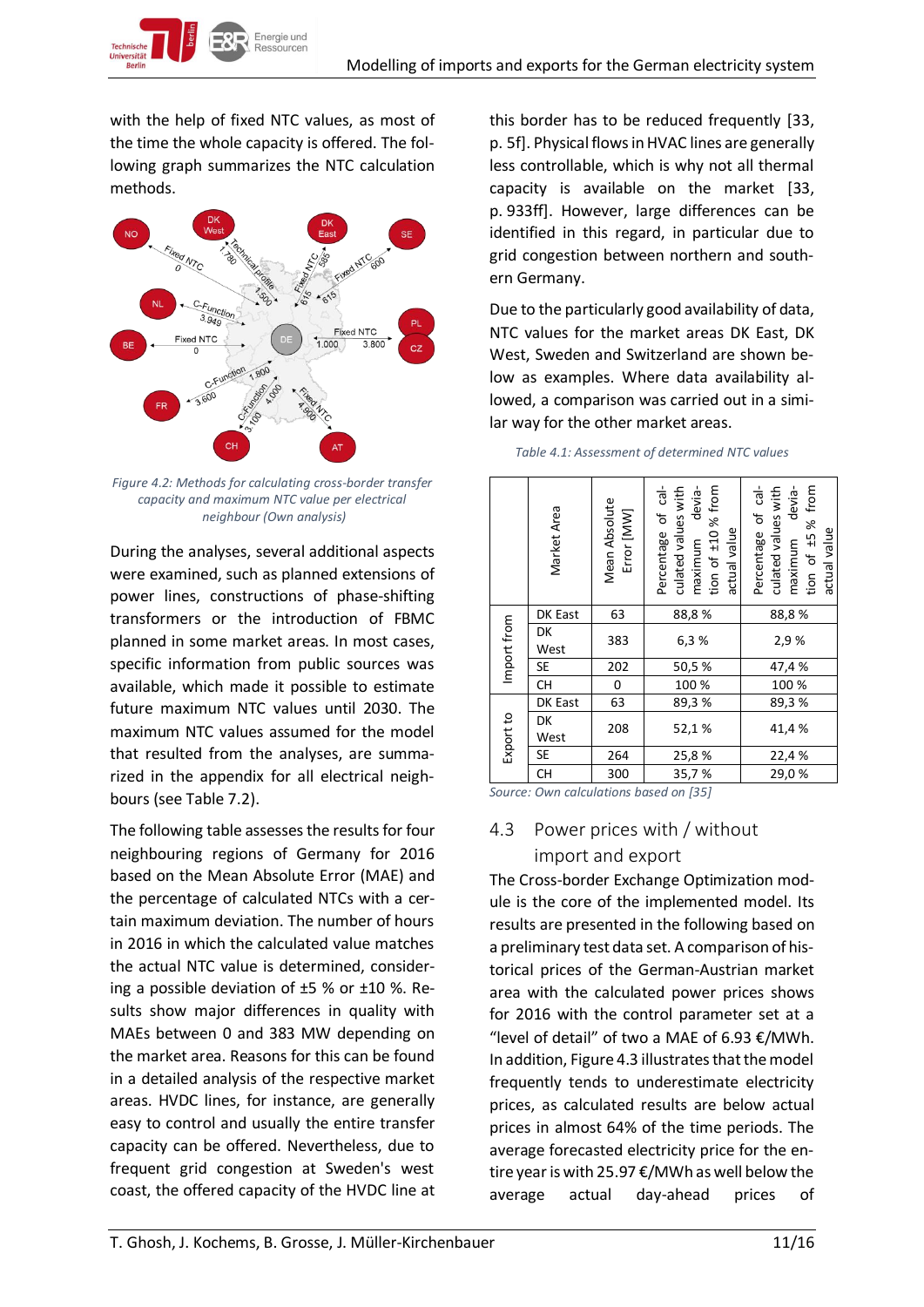28.98 €/MWh. The model also appears to underestimate overall price spreads. Reasons for that could be that non-availability of capacities and production below the determined variable costs are not considered. The use of different "levels of detail" shows no significant changes in the results of the test data sets.



*Figure 4.3: Results of the Cross-border Exchange Optimization module compared to the German-Austrian day-ahead prices for 2016 in the range -20 €/MWh to 80 €/MWh (Own illustration based on [35])*

It should be noted, that the comparison was carried out with preliminary test data sets. These indicate a considerable need for enhancement, which will be presented based on their three main limitations. First, considerable gaps, particularly in the publicly available data on foreign power plant fleets, have become apparent. In addition, in particular in countries with a high proportion of hydroelectric power plants, other fossil-fuel power plants were only considered to a very limited extent. Assuming variable costs of 1.125 €/MWh for water (see Table 7.1), this leads to a significant underestimation of the production costs of electricity for example in Switzerland or Sweden. This has a corresponding influence on the calculations of the adjusted German electricity price.

Second, the test data sets include estimated efficiencies for power plants. Thus, the same type of power plants often have the same efficiency and hence at constant assumed fuel prices the same marginal costs. This illustrates in particular why higher "levels of detail" did not achieve better results. On the one hand, due to the same marginal costs, the number of segments of the merit order is reduced and at the same time becomes valid for a larger load range (see Figure 3.5). On the other hand, the cost gap between the individual segments increases. This means that either all import and export nodes, regardless of the control parameter d, offer their electricity at the same price (since all are within the same segment of the merit order), or the electricity price of some import or export nodes is significantly higher or lower.

Third, the variable costs of the power plants have been considered only approximately although they are an important element of the test data sets. An enhancement would be a detailed calculation of fuel prices, which, in addition to actual costs on the European raw material market and expected fluctuations, also considers transportation costs to respective power plants.

Due to these limitations, the results only confirm a basic functioning of the model with the corresponding test data sets. It is not possible to draw conclusions about quality and accuracy of model results and the chosen model approach. The developed methodology of the "level of detail" is an essential simplification on which the model is based but has the advantage of a considerable reduction in computing time. It can be assumed that if the control parameter d is set to a high level of detail, the results of the developed model are only slightly worse compared to an approach that considers all power plants as individual components.

# <span id="page-11-0"></span>4.4 Assessment of approach

The systematization developed in this paper made it for the first time possible, to present the various approaches for modelling imports and exports in power market models in a lucid manner. This is helpful for recognizing strengths and weaknesses of existing approaches, for identifying research gaps and for developing one's own model.

Determining the available transfer capacity as carried out in the second step of the analysis is crucial for the model and ensures an hourly resolution of the NTC values as result. Due to the expandable data availability a precise forecast is challenging and there is a high degree of uncertainty with regard to forecasting future NTCs. First, there could be possible delays in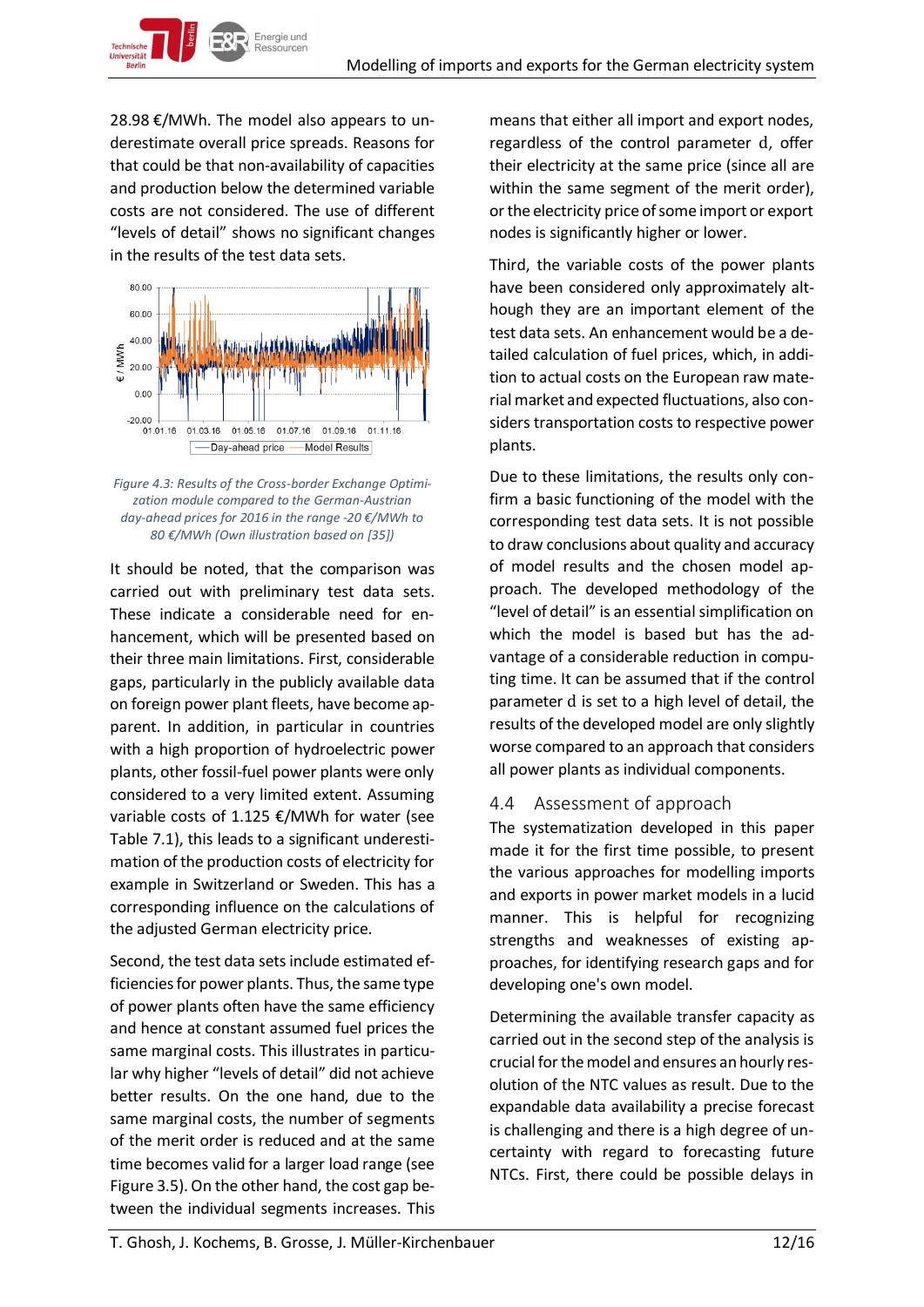the grid expansion or shortcoming in determining the exact influence of a new transmission line on the available transfer capacity without considering detailed grid data. Second, the expansion of the German domestic network was not taken into account. This could lead to increases in future available import and export capacity. The model, however, assumes a uniform, congestion-free German market area with no failure or planned maintenances of transmission lines. Finally, a change in the policy framework may lead to an increase or decrease in NTC values, which cannot be adequately reflected in the projections. In particular, this concerns the ongoing implementation of the Commission Regulation establishing a *Guideline on Capacity Allocation and Congestion Management* (CACM) [36, p. 49] as well as in future effective agreements on the Power Market Regulation. The latter regulate by Article 14 that 70 % of the net cross-border transfer capacity must be available for cross-border electricity trade, considering safety limits and deducting constraints [37]. $^1$ 

Energie und

Nevertheless, a good approximation for modelling transfer capacities was developed in this work. It goes beyond frequently used simple representations with static values in other works, but at the same time is accompanied by a moderate computational effort.

The developed overall model closes the gap between very complex and highly simplified models. Furthermore, it is possible to transfer the model to other frameworks and model formulations, since no specific functions were used. A significant advantage is the reduced computing time with a low and variable complexity, which is achieved by using a merit order model and introducing a variable control parameter, the "level of detail". Thereby only the relevant part of the merit order is considered more closely. However, this is accompanied by the fact that only discrete steps of the merit order are considered, so that not all power plants with their marginal costs are included in the

price calculation. The fundamental criticism of the merit order model when used for long-term forecasts is the lack of dynamic adaptability and the associated poor robustness in the event of structural changes in the power market [38, p. 3162]. In addition, only variable costs of power plants are considered. Nevertheless, overall results of merit order models are of good quality.

The main challenge for accurate forecasts of imports and exports, however, is the quality of publicly available data that is used as input.

# <span id="page-12-0"></span>5 Conclusion and Further

# Research Demand

In the following, central results of the analyses for modelling imports and exports in the German electricity system are summarized. Subsequently, further research demand is stated.

# <span id="page-12-1"></span>5.1 Conclusion

This analysis proposes a systematization of existing and possible approaches for modelling imports and exports in power market models. This way, the existing research gap in this field is closed. In addition, an analysis of the available commercial transfer capacities between Germany and its electrical neighbours is carried out. Based on the analyses, an own fundamental model with reduced (simplified) market coverage is developed and tested. The developed model consists of three modules: a module for calculating the maximum transmission capacities available for commercial exchanges based on of time-variable NTCs, a module for calculating electricity prices using country-specific supply curves (merit orders) and an integrated optimization module for the European electricity market. The model approach addresses the conflict between computing time and model complexity by a variably adjustable control parameter, the "level of detail" d. This ultimately makes it possible to vary the degree of detail of the country-specific merit order, which is available at maximum in a block-sharp resolution.

 $\overline{a}$ 

Committee were available. The final text of the regulation has not been adopted yet.

 $1$  At the time of publication, the relevant Trilogue result and the approval of the responsible ITRE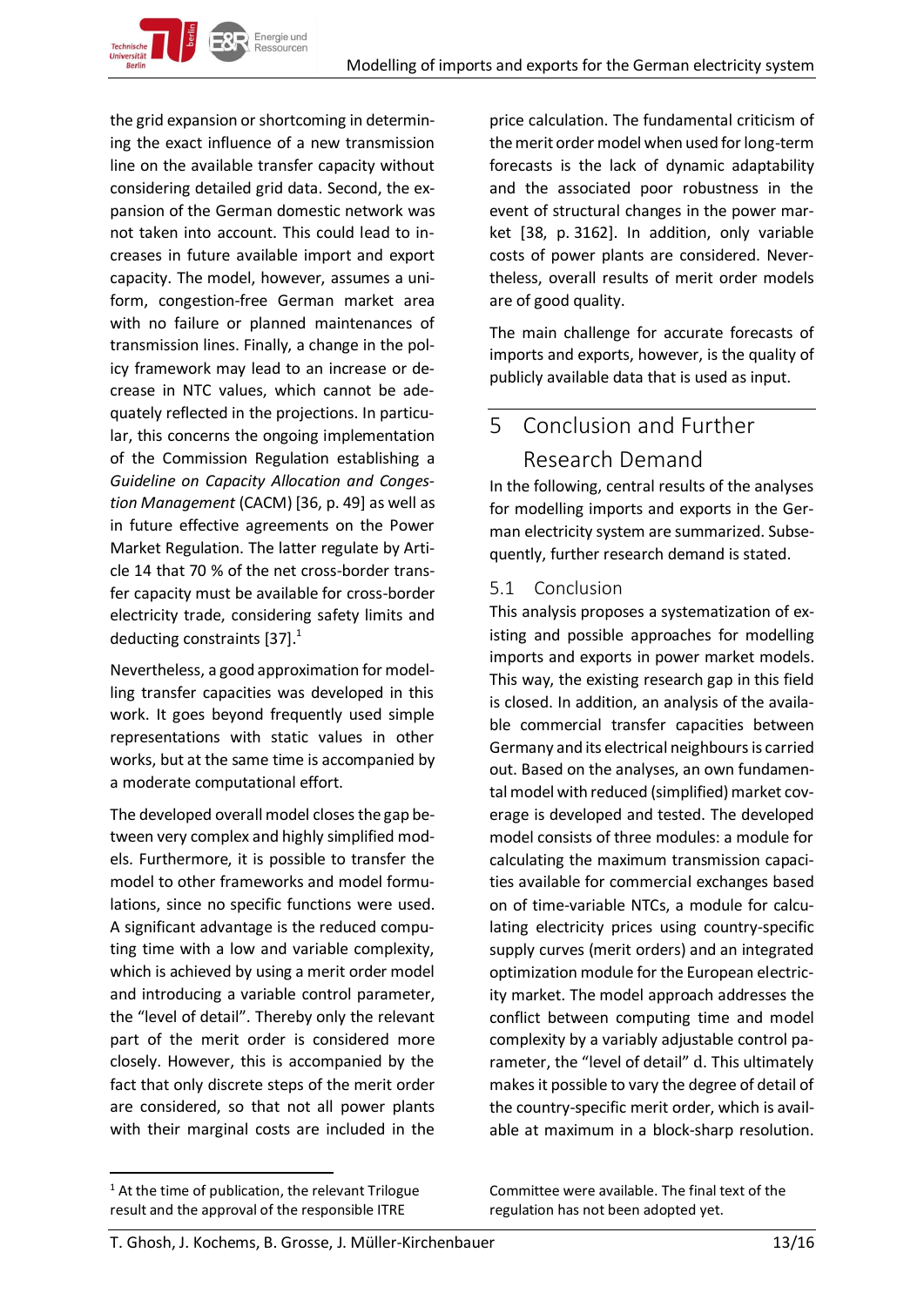

To demonstrate its functionality, the model is tested with preliminary test data sets. Furthermore, the resulting transmission capacities are compared with the real values. Preliminary results lead to a MAE of 6.93 €/MWh for the electricity price in Germany in 2016 with a "level of detail" d of two and tend to indicate an underestimation of real prices.

## <span id="page-13-0"></span>5.2 Outlook

To allow continuous further enhancement and refinement of the developed model, a test with a high-quality and comprehensive data set should be carried out. In addition, it is reasonable to extend the model with further technologies as well as inflexibilities and dynamic behaviour of power plants. In case of a very high accuracy requirement, the use of a corresponding transmission network model is recommended. This makes it possible to implement a load flow-based approach as it is likely that in future FBMC will be introduced beyond the CWE region [39, p. 16]. Moreover, a corresponding redispatch model could be used in this way to identify network congestion within a country and to adjust market results.

It also should be analyzed whether the fundamental approach could be reasonably supplemented by statistical approaches - and thus turn into a hybrid model. If information regarding actual transfer capacities become publicly available, neuronal networks could be trained. It can be expected that they have a high validity regarding the predicted transfer capacities and at the same time reduce the computational effort in the model. This clearly would lead to advantages regarding runtime, which, however, would be accompanied by increased preparation time for parameterization of the model.

# <span id="page-13-1"></span>6 References

- [1] W. Ströbele, W. Pfaffenberger, und M. Heuterkes, *Energiewirtschaft*, 3., überarb. u. aktualisierte Aufl. München: Oldenbourg, 2012.
- [2] V. Böckers, J. Haucap, und U. Heimeshoff, *Benefits of an Integrated European Electricity Market*, Bd. No 109. Düsseldorf:

Düsseldorf Institute for Competition Economics (DICE), 2013.

- [3] E. Hauser, U. Klann, K. Grashof, U. Leprich, M. Luxenburger, und M. Sabatier, "Weiterentwicklung des Marktdesigns und der Netzregulierung zur Transformation des Stromsystems (,Trans-Sys-D')", 2014.
- [4] S. Kumar und D. Most, "Cross border commercial flow of electricity for Germany", gehalten auf der 14th International Conference on the European Energy Market (EEM), Dresden, 2017, p. 1–6.
- [5] ETSO, "Procedures for cross-border transmission capacity assessments", 2001.
- [6] EnBW, "Allgemeines Modell zur Berechnung der Gesamtübertragungskapazität und der Sicherheitsmarge der EnBW Transportnetze AG", 2012.
- [7] Elia, "Transmission capacity at borders", 2018.
- [8] TenneT, "Bestimmung der Übertragungskapazität an auktionierten Grenzkuppelstellen der TenneT TSO GmbH", 2015.
- [9] Amprion, "Berechnung von regelblocküberschreitenden Übertragungskapazitäten zu internationalen Partnernetzen", 2015.
- [10] B. Cornélusse, "How the European dayahead electricity market works", 2017.
- [11]TransnetBW, "Allgemeines Modell zur Berechnung der Gesamtübertragungskapazität und der Sicherheitsmarge der TransnetBW GmbH", 2015.
- [12] BNetzA, "Market Coupling Marktkopplung der europäischen Stromgroßhandelsmärkte", 2016.
- [13] ACER und CEER, "Annual Report on the Results of Monitoring the Internal Electricity and Gas Markets in 2016", 2017.
- [14] Amprion, TenneT, und TransnetBW, "Genehmigungsantrag zur lastflussbasierten Kapazitätsberechnung (FBKB) in der CWE-Region gemäß Art. 15 Abs. 2 EU-VO 714/2009", 2014.
- [15]K. van den Bergh, J. Boury, und E. Delarue, "The Flow-Based Market Coupling in Central Western Europe", *The Electricity Journal*, Bd. 29, Nr. 1, p. 24–29, 2016.
- [16] Amprion, "Exemplarisches Beispiel für eine lastflussbasierte Kapazitätsberechnung (FBKB)", 2015.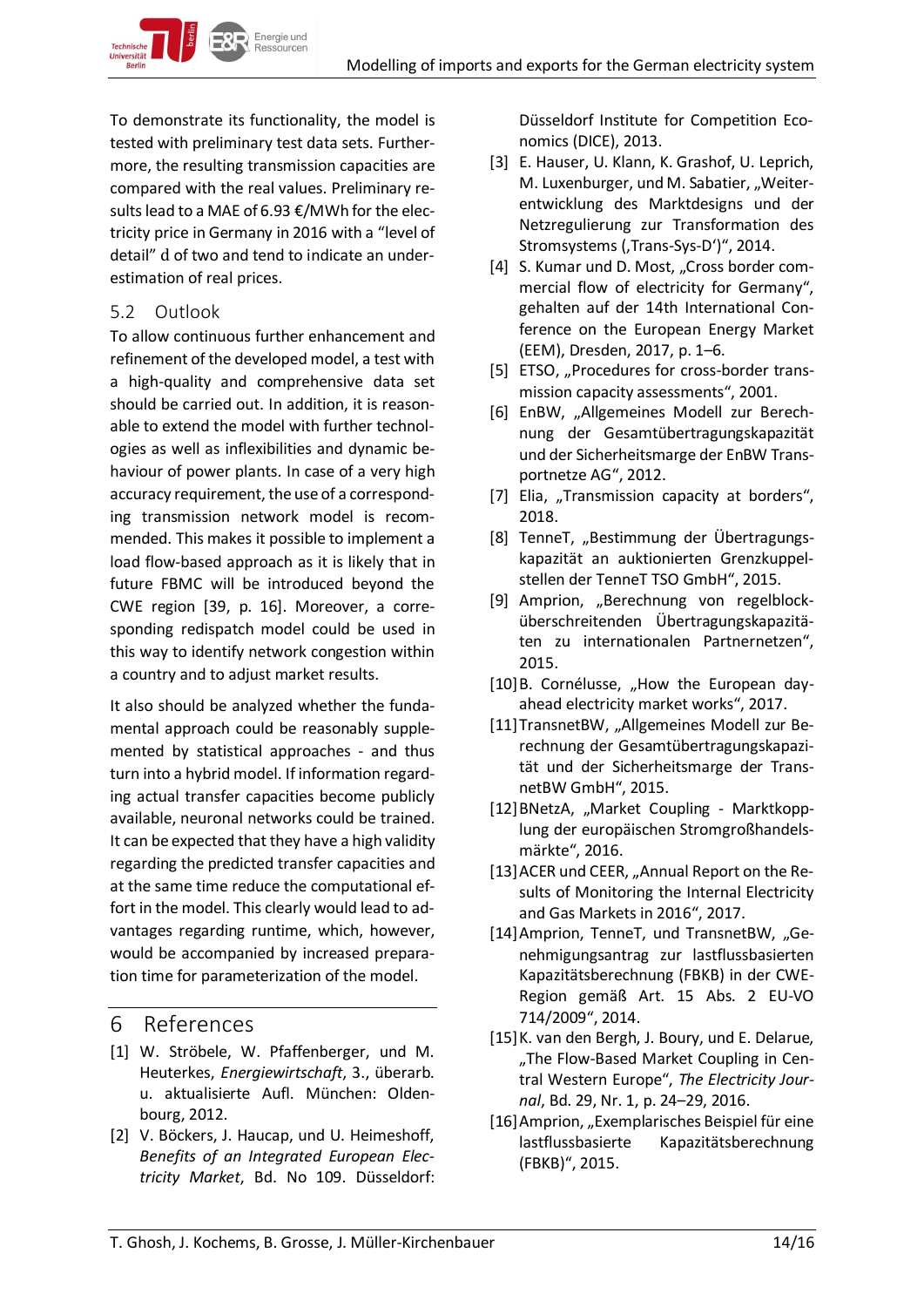

[17] KU Leuven Energy Institute, "Cross-border electricity trading: towards flow-based market coupling", 2015.

Energie und

- [18]H. Hermann *u. a.*, "Klimaschutz im Stromsektor 2030 - Vergleich von Instrumenten zur Emissionsminderung", 2017.
- [19] H. Natemeyer u. a., "Weiterführende Analysen zur Ermittlung erforderlicher Ausbaumaßnahmen des deutschen Übertragungsnetzes ,NEMO III", 2014.
- [20] C. Gerbaulet und C. Lorenz, "dynELMOD: A Dynamic Investment and Dispatch Model for the Future European Electricity Market", 2017.
- [21] L. Hirth, "The European Electricity Market Model EMMA - Model documentation". 2017.
- [22]H.-P. Beck, B. Engel, L. Hofmann, R. Menges, T. Turek, und H. Weyer, "Eignung von Speichertechnologien zum Erhalt der Systemsicherheit", efzn, Goslar, Studie, März 2013.
- [23]K. Heuck, K.-D. Dettmann, und D. Schulz, *Elektrische Energieversorgung: Erzeugung, Übertragung und Verteilung elektrischer Energie für Studium und Praxis*. Wiesbaden: Vieweg + Teubner, 2010.
- [24]J. Egerer *u. a.*, "Electricity Sector Data for Policy-Relevant Modeling: Data Documentation and Applications to the German and European Electricity Markets". 2014.
- [25]50Hertz, Amprion, TenneT, und TransnetBW, "Abschlussbericht - Systemanalysen 2017", 2017.
- [26]50Hertz, Amprion, TenneT, und TransnetBW, "Abschlussbericht - Systemanalysen 2018", 2018.
- [27] ENTSO-E, "10-Year Network Development Plan 2014", 2014.
- [28] BNetzA, "Bedarfsermittlung 2017-2030", 2017.
- [29]S. Hilpert, C. Kaldemeyer, U. Krien, S. Günther, C. Wingenbach, und G. Plessmann, "The Open Energy Modelling Framework (oemof) - A new approach to facilitate open science in energy system modelling", *Energy Strategy Reviews*, Bd. 22, p. 16–25, Nov. 2018.
- [30]J. Borchert, R. Schemm, und S. Korth, *Stromhandel*, 1. Auflage. Stuttgart: Schäffer-Poeschel, 2006.
- [31]R. Weron, "Electricity price forecasting", *International Journal of Forecasting*, Bd. 30, Nr. 4, p. 1030–1081, 2014.
- [32]50Hertz, Amprion, TenneT, und TransnetBW, "Ergebnisdokumentation", 2015.
- [33] Svenska Kraftnät, "Swedish Interconnectors", 2018.
- [34]D. Oeding und B. R. Oswald, Hrsg., *Elektrische Kraftwerke und Netze*, 8th ed. Berlin, Heidelberg: Springer Berlin Heidelberg, 2016.
- [35]ENTSO-E, "ENTSO-E Transparency Platform", 2018.
- [36]EU-Kommission, *Verordnung (EU) 2015/ 1222 der Kommission - vom 24. Juli 2015 zur Festlegung einer Leitlinie für die Kapazitätsvergabe und das Engpassmanagement*. p. 49.
- [37]Committee on Industry, Research and Energy (ITRE-Ausschuss), *Provisional Agreement Resulting from interinstitutional negotiations. Subject: Proposal for a regulation of the European Parliament and of the Council on the internal market for electricity (recast)(COM(2016)0861 – C8- 0492/2016 – 2016/0379 (COD))*. 2019.
- [38]Y. He, M. Hildmann, F. Herzog, und G. Andersson, "Modeling the Merit Order Curve of the European Energy Exchange Power Market in Germany", *IEEE Trans. Power Syst.*, Bd. 28, Nr. 3, p. 3155–3164, 2013.
- [39]ENTSO-E, "Annual Report 2017, Final Version", 2018.